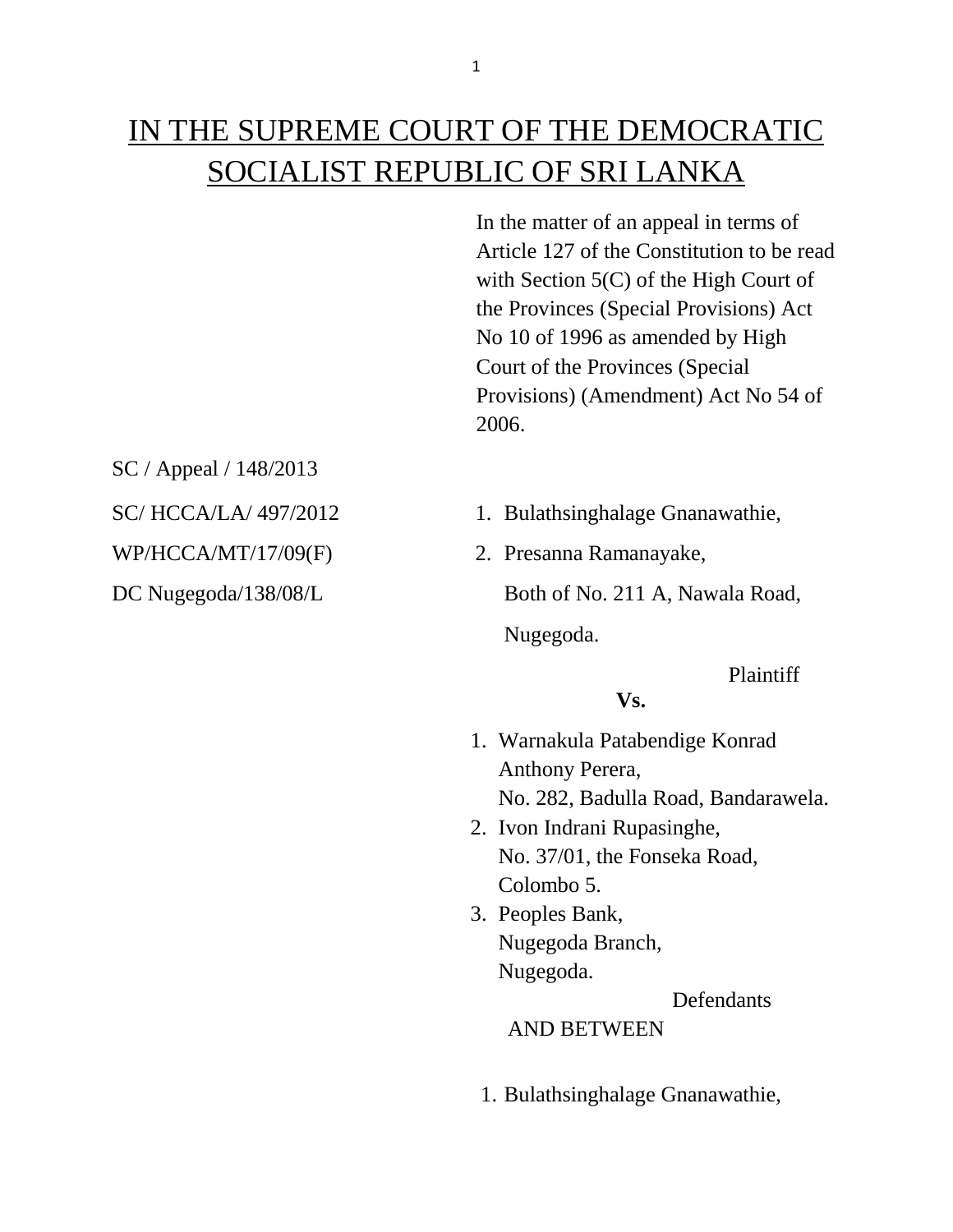2. Presanna Ramanayake,

Both of No. 211 A, Nawala Road,

Nugegoda.

Plaintiff Appellant

## **Vs.**

- 1. Warnakula Patabendige Konrad Anthony Perera, No. 282, Badulla Road Bandarawela.
- 2. Ivon Indrani Rupasinghe, No. 37/01, the Fonseka Road, Colombo 5.
- 3. Peoples Bank, Nugegoda Branch, Nugegoda.

Defendant Respondents

## AND NOW BETWEEN

- 1. Bulathsinghalage Gnanawathie,
- 2. Presanna Ramanayake,

Both of No. 211 A, Nawala Road,

Nugegoda.

Plaintiff Appellant Appellants

### **Vs.**

- 1. Warnakula Patabendige Konrad Anthony Perera, No. 282, Badulla Road Bandarawela.
- 2. Ivon Indrani Rupasinghe,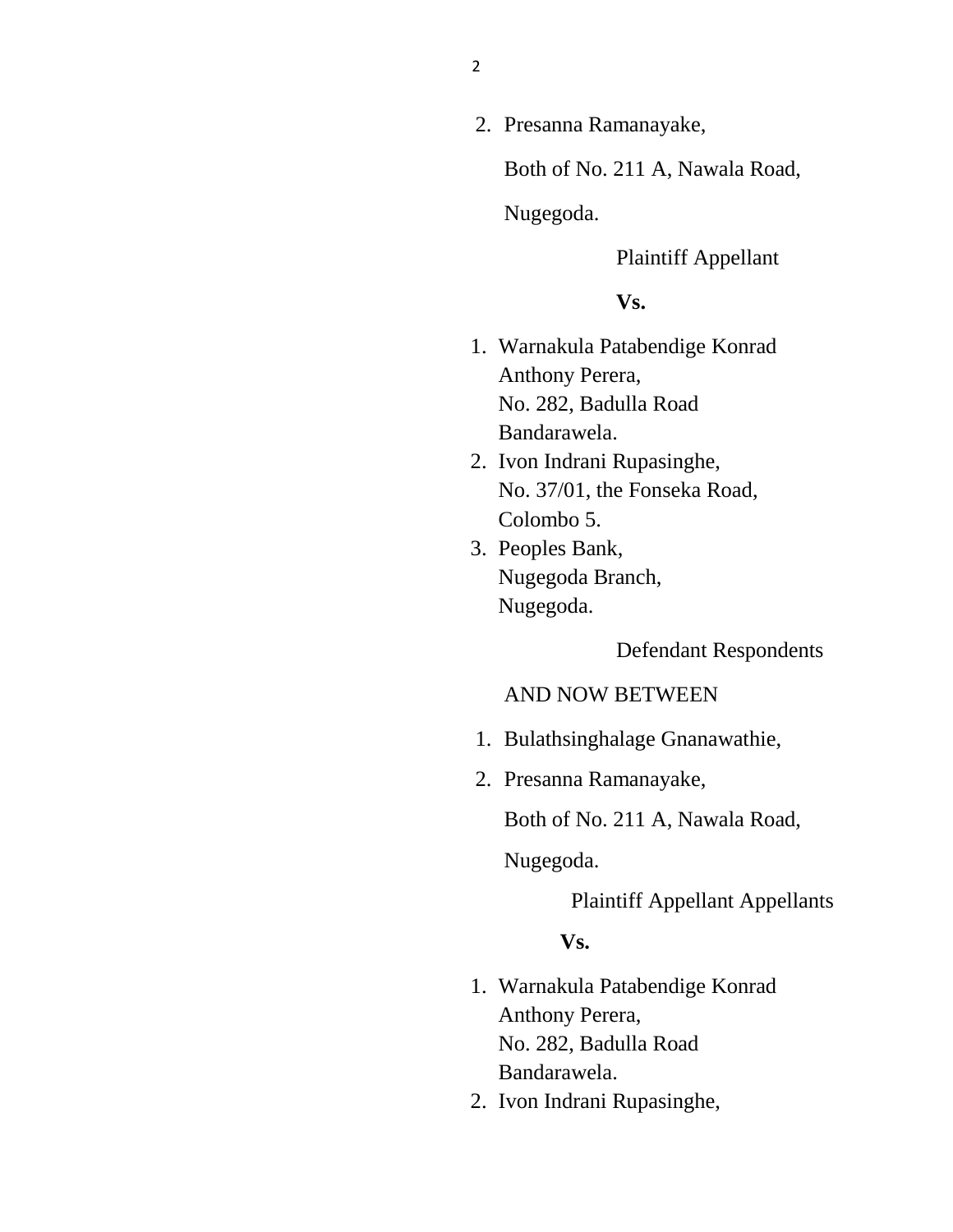|                               |                | No. 37/01, the Fonseka Road,<br>Colombo 5.<br>3. Peoples Bank,<br>Nugegoda Branch,<br>Nugegoda.                  |
|-------------------------------|----------------|------------------------------------------------------------------------------------------------------------------|
|                               |                | Defendant Respondent Respondents                                                                                 |
| <b>BEFORE</b>                 |                | B. ALUWIHARE, PC, J.                                                                                             |
|                               |                | UPALY ABEYRATHNE, J.                                                                                             |
|                               |                | K. T. CHITRASIRI, J.                                                                                             |
| COUNSEL                       | $\ddot{\cdot}$ | M.U.M. Ali Sabry PC with Shamith<br>Fernando and Suranga Perera for the<br><b>Plaintiff Appellant Appellants</b> |
|                               |                | Kuvera De Zoysa PC with Aneen Maharoof<br>for the 2 <sup>nd</sup> Defendant Respondent<br>Respondent             |
| <b>WRITTEN SUBMISSION ON:</b> |                | 24.01.2014 (the Plaintiff Appellant<br>Appellants)                                                               |
|                               |                | 17.11.2014 & 10.11.2016 (2 <sup>nd</sup> Defendant<br>Respondent Respondent)                                     |
| <b>ARGUED ON</b>              |                | 04.10.2016                                                                                                       |
| <b>DECIDED ON</b>             |                | 11.07.2017                                                                                                       |

# UPALY ABEYRATHNE, J.

The Plaintiff Appellant Appellants (hereinafter referred to as the Appellants) instituted an action against the Defendant Respondent Respondents (hereinafter referred to as the Respondents) seeking inter alia a declaration of title

3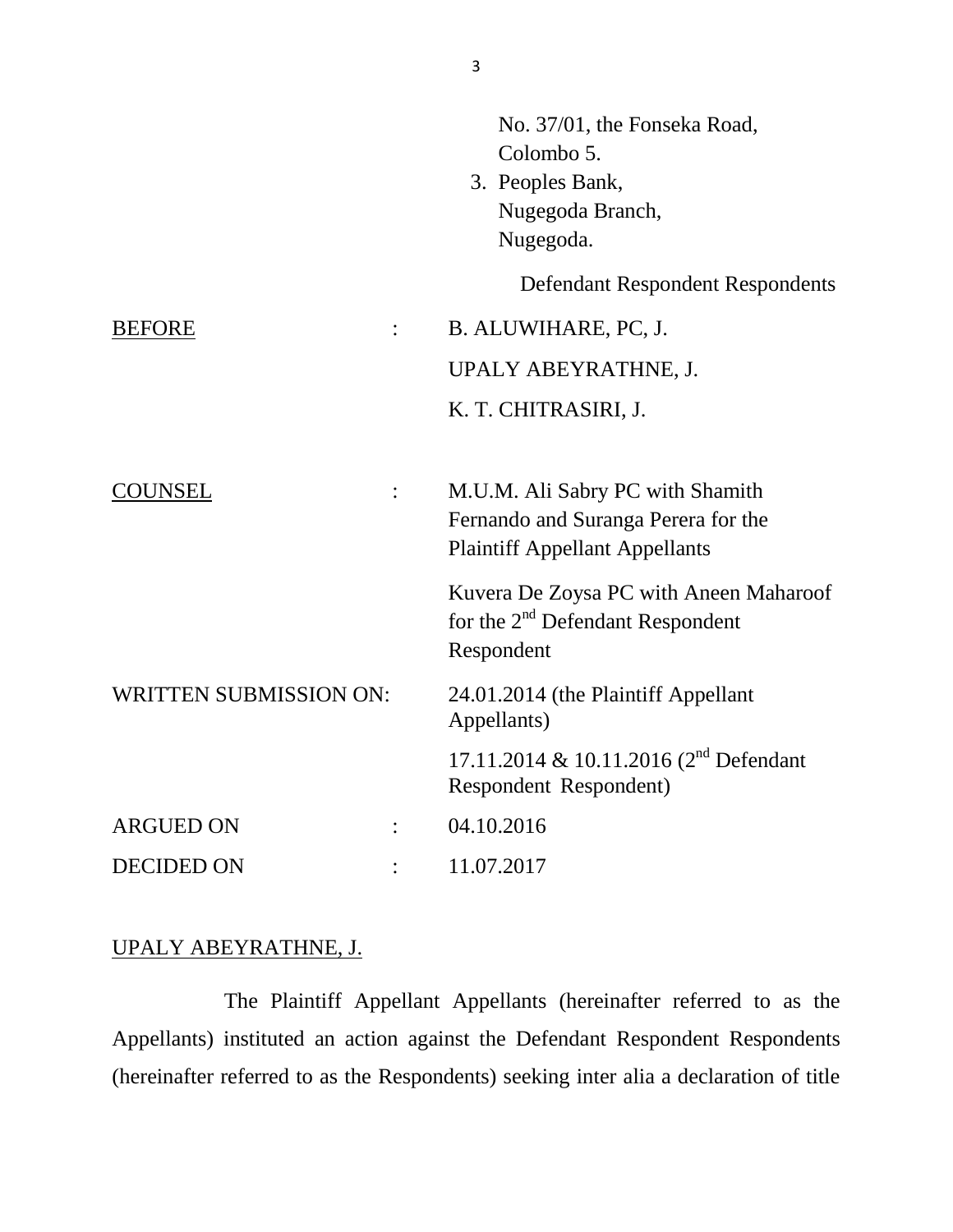to the property described in the schedule to the plaint dated 21.12.2001 and a declaration that the deed bearing No. 2071 dated 29.03.2001 is null and void. According to Journal Entry (J.E.) 6 dated 23.08.2002, the Appellants have tendered an amended plaint dated 20.08.2002, to which the Respondents have filed their statement of objections. By order dated 28.07.2004, the learned District Judge has refused to accept the said amended plaint. Thereafter the Appellants have made another application to amend the plaint for the second time and accordingly have tendered the second amended plaint dated 25.05.2005. Unfortunately, the learned District Judge, by order dated 30.09.2005, has refused to accept the the said second amended plaint as well.

As it appears in JE 8 dated 29.11.2002, the 1<sup>st</sup> and  $2<sup>nd</sup>$  Respondents have filed their answers dated 28.11.2002 and 29.11.2002, respectively. The 2<sup>nd</sup> Respondent in her answer has made a claim in reconvention. Also on 13.06.2003, the 3<sup>rd</sup> Respondent has filed its answer dated 13.06.2003. All the Respondents have prayed for a dismissal of the Appellant's action. After the filing of the answer of the  $3<sup>rd</sup>$  Respondent on the said date, the case has been fixed for trial.

In the meantime, on 25.01.2006, the Appellants have made an application to withdraw the plaint with liberty to file a fresh action to which the Respondents have objected to. The learned District Judge, by order dated 17.03.2006, has allowed the said application to withdraw the plaint without liberty to file a fresh action. The Appellants have not canvassed any of the said orders of the learned District Judge in appellate courts.

Thereafter, upon the claim in reconvention, the case of the  $2<sup>nd</sup>$ Respondent has proceeded to trial on 11 issues. After trial, the learned District Judge has delivered the judgment dated  $06.03.2009$  in favour of the  $2<sup>nd</sup>$  Respondent

4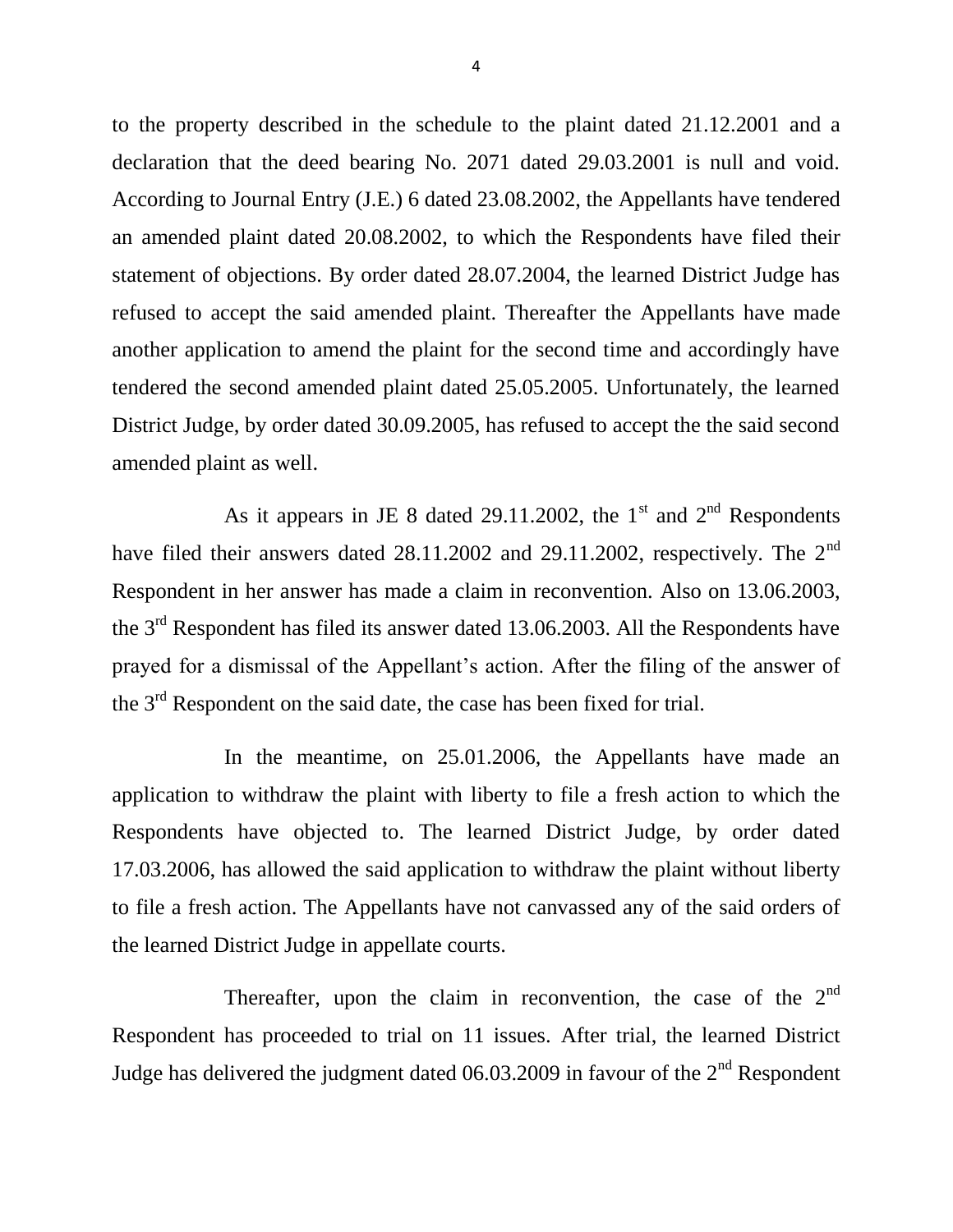as prayed for in prayer 'a' and 'b' of the said answer. Being aggrieved by the said judgment the Appellants have preferred an appeal to the High Court of Civil Appeal holden at Mount Lavinia. The High Court has dismissed the said Appeal of the Appellants. The Appellant sought leave to appeal to this court from the said judgment of the High Court dated 03.10.2012 and leave was granted on the questions of law set out in paragraph 16 of the petition of appeal dated 12.11.2012.

It is apparent from the plaint filed by the Appellant dated 21.12.2001, that he has transferred the property described in the plaint to the  $1<sup>st</sup>$  Respondent by a deed of transfer bearing No 9146 dated 10.12.1996. He has averred that said deed of transfer was made as a security for a loan obtained from the  $1<sup>st</sup>$  Respondent and he did not intend to transfer the beneficial interest of the land to the  $1<sup>st</sup>$  Respondent. The Appellant's position was that the  $1<sup>st</sup>$  Respondent had verbally agreed to retransfer the said property to the Appellant upon the repayment of the money borrowed from the  $1<sup>st</sup>$  Respondent and the  $1<sup>st</sup>$  Respondent has failed to do so. He further averred that in the meantime, the  $1<sup>st</sup>$  Respondent, by deed of transfer bearing No. 2071 dated 29.03.2001, has transferred the said property to the  $2<sup>nd</sup>$ Respondent and therefore the said deed of transfer was a forgery. But the Appellants, having thus pleaded, has withdrawn their action.

The  $2<sup>nd</sup>$  Respondent in her answer has averred that the Appellants, who were the owners of the land in dispute, transferred the said property to the 1<sup>st</sup> Respondent by a deed of transfer bearing No. 9146 dated 10.12.1996 and the  $1<sup>st</sup>$ Respondent transferred the same to the  $2<sup>nd</sup>$  Respondent by the deed of transfer bearing No 2071 dated 29.03.2001. She has further averred that once she became the owner of the land in dispute, the Appellants agreed to vacate the premises and hand over the vacant possession thereof to the  $2<sup>nd</sup>$  Respondent but the Appellant has failed to do so. Accordingly, the  $2<sup>nd</sup>$  Respondent in her claim in reconvention